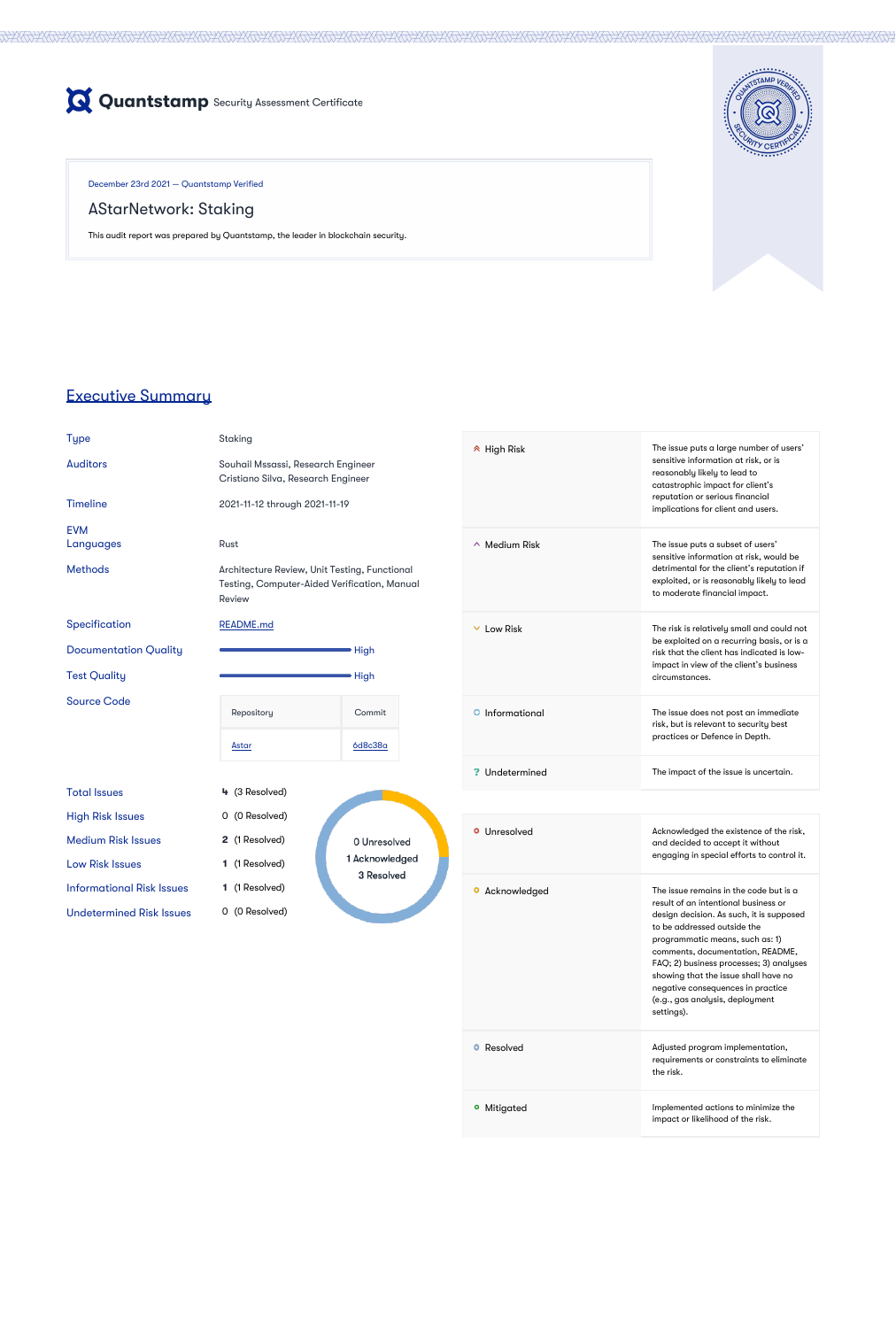# Summary of Findings

We have reviewed the code, documentation, and test suite and found several issues of various severities. Overall, we consider the code to be well-written and with sufficient documentation and a good test suite . We have outlined suggestions to better follow best practices, and recommend addressing all the findings to tighten the contracts for future deployments or contract updates.

| ID           | <b>Description</b>                                   | Severity        | Status       |
|--------------|------------------------------------------------------|-----------------|--------------|
| <b>OSP-1</b> | Potential segfault in Localtime r invocations        | $\wedge$ Medium | Acknowledged |
| OSP-2        | <b>Mathematical Operations That Lead To Overflow</b> | $\wedge$ Medium | <b>Fixed</b> |
| OSP-3        | <b>Missing Validation In Some Variables</b>          | $\vee$ Low      | <b>Fixed</b> |
| OSP-4        | Order of Validation in Maximum Number of Stakers     | O Informational | <b>Fixed</b> |

## Quantstamp Audit Breakdown

Quantstamp's objective was to evaluate the repository for security-related issues, code quality, and adherence to specification and best practices.

Possible issues we looked for included (but are not limited to):

- Transaction-ordering dependence
- Timestamp dependence
- Mishandled exceptions and call stack limits
- Unsafe external calls
- Integer overflow / underflow
- Number rounding errors
- Reentrancy and cross-function vulnerabilities
- Denial of service / logical oversights
- Access control
- Centralization of power
- Business logic contradicting the specification
- Code clones, functionality duplication
- Gas usage
- Arbitrary token minting

## Methodology

The Quantstamp auditing process follows a routine series of steps:

cargo install cargo-tarpaulin (on a Linux environment) `cargo tarpaulin --verbose -o=Html --output-dir='..' cargo install cargo-audit cargo audit cargo install cargo-geiger

- 1. Code review that includes the following
	- i. Review of the specifications, sources, and instructions provided to Quantstamp to make sure we understand the size, scope, and functionality of the smart contract.
	- ii. Manual review of code, which is the process of reading source code line-by-line in an attempt to identify potential vulnerabilities.
	- iii. Comparison to specification, which is the process of checking whether the code does what the specifications, sources, and instructions provided to Quantstamp describe.
- 2. Testing and automated analysis that includes the following:
	- i. Test coverage analysis, which is the process of determining whether the test cases are actually covering the code and how much code is exercised when we run those test cases.
	- ii. Symbolic execution, which is analyzing a program to determine what inputs cause each part of a program to execute.
- 3. Best practices review, which is a review of the smart contracts to improve efficiency, effectiveness, clarify, maintainability, security, and control based on the established industry and academic practices, recommendations, and research.
- 
- 4. Specific, itemized, and actionable recommendations to help you take steps to secure your smart contracts.

## Toolset

The notes below outline the setup and steps performed in the process of this audit.

#### Setup

Tool Setup:

- [Tarpaulin](https://github.com/xd009642/tarpaulin) 0.14.2
- [Rust Audit](https://github.com/RustSec/cargo-audit) v0.12.0
- [Cargo Geiger](https://github.com/rust-secure-code/cargo-geiger) 0.11.1

Steps taken to run the tools: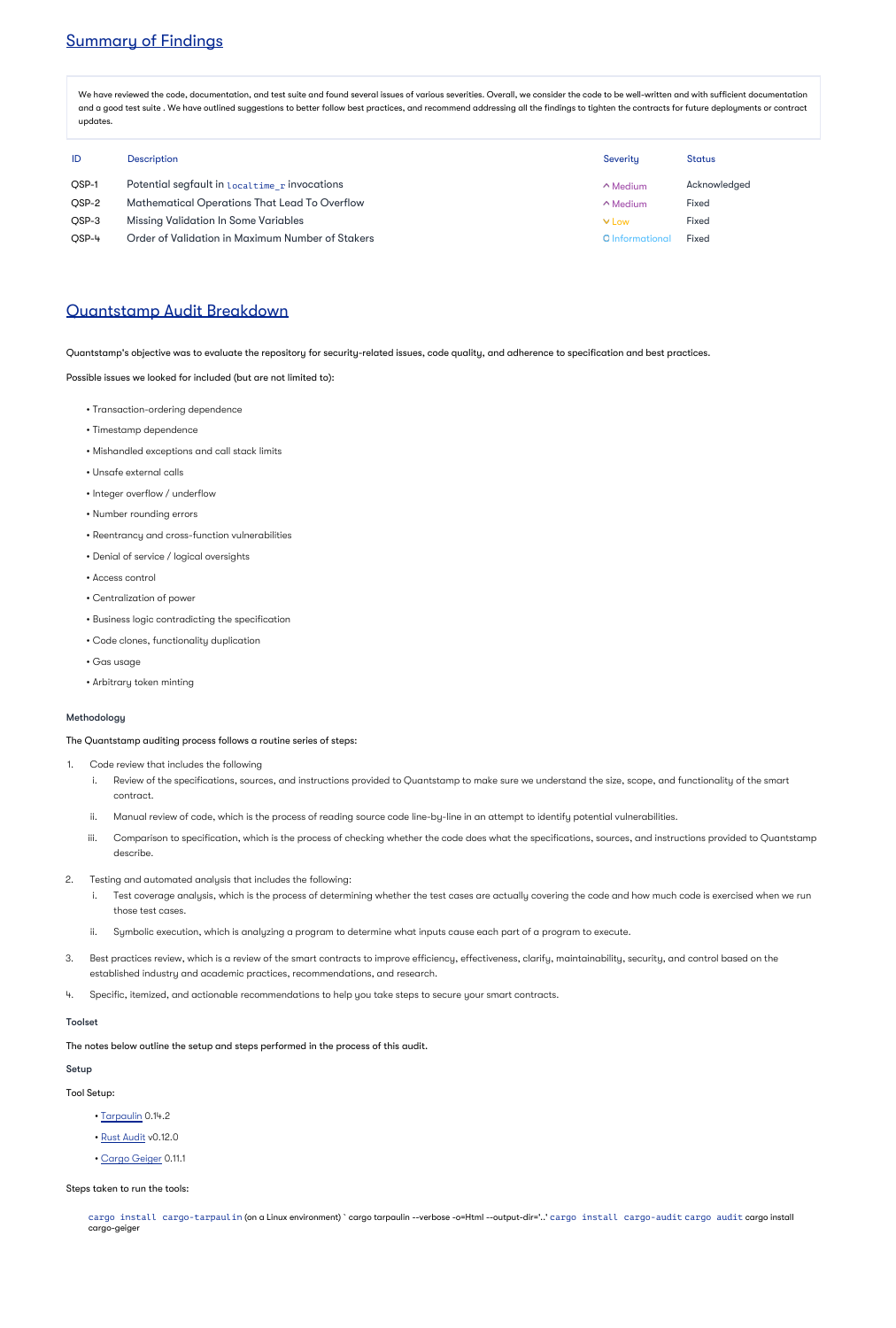# **Findings**

## QSP-1 Potential segfault in localtime r invocations

Severity: *Medium Risk*

Status: Acknowledged

File(s) affected: Cargo.lock

Related Issue(s): [SWC-RUSTSEC-2020-0159](https://smartcontractsecurity.github.io/SWC-registry/docs/SWC-RUSTSEC-2020-0159)

 $\sf Description:$  In the Cargo.lock file the package ch $\sf r$ ono with the version  $\theta$  .  $4$  .  $19$  is used, in fact this version is affected by a data race between <code>localtime\_rand</code> <code>setenv.</code> You can refer more to more details of the vulnerability in the following link : https://rustsec.org/advisories/RUSTSEC-2020-0159

Description: In the on\_initialize function (file /dapps-staking/src/pallet/mod.rs, L244), the next\_era variable is incremented using the + operator, which can cause an overflow. If one uses the debug build, it can cause a panic; however, in release build it will overflow silently. Same issue in lines 393,408,413,549,552,593,683

Recommendation: The team should update the chrono version to the lasted version.

## QSP-2 Mathematical Operations That Lead To Overflow

### Severity: *Medium Risk*

## Status: Fixed

File(s) affected: /dapps-staking/src/pallet/mod.rs

 $\bullet$  In dapps/src/pallet/mod.rs (L327): the unregister function executes a loop N times such that N is the length of the stakers. The problem here is that there is no limit on the length of this variable, which can cause a denial of service during the execution of this function call. Same issue in line 578

 $\bullet$  In dapps/src/pallet/mod.rs (L390): the bond\_and\_stake function verify if the value\_to\_stake is equal to Zero value if it's the case the transaction revert, this verification is not sufficient, we should enforce it by verifying if the value\_to\_stake is greater than 0 .

### Recommendation:

• Instead of using the + operator, we recommend using the checked add function to prevent an overflow.

• Instead of using the x operator, we recommend using the checked\_mul function to prevent an overflow.

Update: The team has fixed all the issues except for the era index overflow and number of stakers overflow since these scenarios aren't feasible.

Description: In the bond\_and\_stake function (L400), after updating the ledger value and getting the latest era staking point the number of stakers is verified if it is less than the maximum number of stakers, if it's not the case the transaction will revert . This verification should be done before updating the ledger value.

## QSP-3 Missing Validation In Some Variables

## Severity: *Low Risk*

Status: Fixed

File(s) affected: dapps/src/pallet/mod.rs

Description:

Recommendation: \* Enforce a limitation on the number of the stakers.

• Verify if value\_to\_stake is greater than the zero value.

\* The number of stakers is limited by a configurable constant.

Update:

• The team did the verification using value\_to\_stake > Zero::zero()

## QSP-4 Order of Validation in Maximum Number of Stakers

### Severity: *Informational*

### Status: Fixed

Recommendation: The team should verify if we exceed the MaxNumberOfStakersPerContract before setting any variables or doing calculations.

## Automated Analyses

## Tarpaulin

Nov 18 17:16:25.095 INFO cargo\_tarpaulin::process\_handling::linux: Launching test Nov 18 17:16:25.095 INFO cargo\_tarpaulin::process\_handling: running /root/dappsstaking/target/debug/deps/pallet\_dapps\_staking-b462790de7eee140

running 38 tests test mock::\_\_construct\_runtime\_integrity\_test::runtime\_integrity\_tests … ok test tests::bond\_and\_stake\_different\_value\_is\_ok … ok test tests::bond\_and\_stake\_different\_eras\_is\_ok … ok test tests::bond\_and\_stake\_insufficient\_value … ok test tests::bond\_and\_stake\_on\_unregistered\_contract\_not\_works … ok test tests::bond\_and\_stake\_history\_depth\_has\_passed\_is\_ok … ok test tests::bond\_and\_stake\_too\_many\_stakers\_per\_contract … ok test tests::bond and stake\_two\_different\_contracts\_is\_ok … ok test tests::bond\_and\_stake\_two\_stakers\_one\_contract\_is\_ok … ok test tests::claim\_contract\_not\_registered … ok test tests::claim\_after\_unregister\_is\_ok … ok test tests::claim\_invalid\_eras … ok test tests::claim\_for\_all\_valid\_history\_eras\_is\_ok … ok test tests::claim\_is\_ok … ok test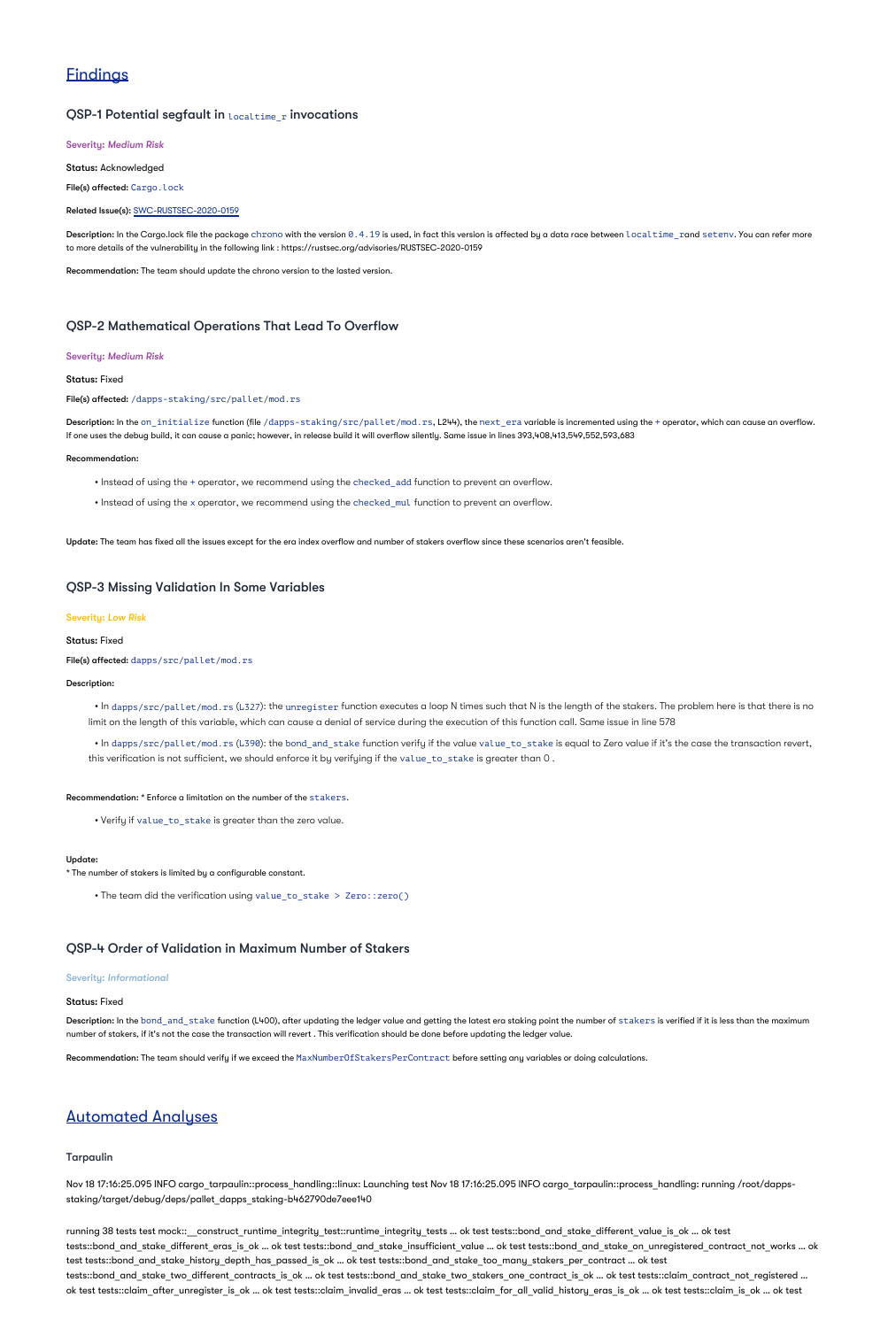tests::claim\_one\_contract\_one\_staker … ok test tests::claim\_one\_contract\_two\_stakers … ok test tests::claim\_twice\_in\_same\_era … ok test tests::new\_era\_forcing … ok test tests::claim\_two\_contracts\_three\_stakers\_new … ok test tests::new\_era\_is\_ok … ok test tests::on\_initialize\_when\_dapp\_staking\_enabled\_in\_mid\_of\_an\_era\_is\_ok … ok test tests::on\_initialize\_is\_ok … ok test tests::on\_unbalanced\_is\_ok … ok test tests::register\_is\_ok … ok test tests::register\_same\_contract\_twice\_not\_works … ok test tests::register\_twice\_with\_same\_account\_not\_works … ok test tests::register\_with\_pre\_approve\_enabled … ok test tests::unbond\_unstake\_and\_withdraw\_contract\_is\_not\_ok … ok test tests::staking\_info\_is\_ok … ok test tests::unbond\_unstake\_and\_withdraw\_in\_different\_eras … ok test tests::unbond\_unstake\_and\_withdraw\_multiple\_time\_is\_ok … ok test tests::unbond\_unstake\_and\_withdraw\_history\_depth\_has\_passed\_is\_ok … ok test tests::unbond\_unstake\_and\_withdraw\_value\_below\_staking\_threshold … ok test tests::unbond\_unstake\_and\_withdraw\_unstake\_not\_possible … ok test tests::unregister after register is ok ... ok test tests::unregister stake and unstake is not ok ... ok test tests::unregister with incorrect contract does not work ... ok test tests::unregister\_with\_staked\_contracts\_is\_ok … ok

test result: ok. 38 passed; 0 failed; 0 ignored; 0 measured; 0 filtered out; finished in 1.42s

Nov 18 17:16:31.389 INFO cargo\_tarpaulin::report: Coverage Results: || Tested/Total Lines: || src/lib.rs: 0/2 || src/mock.rs: 39/46 || src/pallet/mod.rs: 218/235 || src/testing\_utils.rs: 74/75 || src/tests.rs: 831/831 || src/weights.rs: 16/68 || 93.72% coverage, 1178/1257 lines covered

## Rust Audit

Fetching advisory database from https://github.com/RustSec/advisory-db.git Loaded 374 security advisories (from /root/.cargo/advisory-db) Updating crates.io index Updating crates.io index Updating git repository https://github.com/paritytech/substrate.git Scanning Cargo.lock for vulnerabilities (263 crate dependencies) Crate: chrono Version: 0.4.19 Title: Potential segfault in <code>localtime\_r</code> invocations Date: 2020-11-10 ID: RUSTSEC-2020-0159 URL: https://rustsec.org/advisories/RUSTSEC-2020-0159 Solution: No safe upgrade is available! Dependency tree: chrono 0.4.19 ©©© tracing-subscriber 0.2.25 ©©© sp-tracing 4.0.0-dev ©©© sp-runtimeinterface 4.0.0-dev │ ├── sp-io 4.0.0-dev │ │ ├── sp-runtime 4.0.0-dev │ │ │ ├── sp-version 4.0.0-dev │ │ │ │ ├── sp-api 4.0.0-dev │ │ │ │ │ ۩© sp-timestamp 4.0.0-dev © © © © © © © Dallet-timestamp 4.0.0-dev © © © © © © © pallet-session 4.0.0-dev © © © © © © © © Dalletdapps-staking 1.1.0 © © © © © © © Dallet-dapps-staking 1.1.0 © © © © © © \$p-session 4.0.0-dev © © © © © © © © © © © © © ©©© frame-benchmarking 4.0.0-dev © © © © © © pallet-timestamp 4.0.0-dev © © © © © © © pallet-dapps-staking 1.1.0 © © © © © © © palletbalances 4.0.0-dev © © © © © © pallet-dapps-staking 1.1.0 © © © © © © frame-system 4.0.0-dev © © © © © © © © © © © © © © © © ©©© pallet-session 4.0.0-dev © © © © ©©© pallet-dapps-staking 1.1.0 © © © © © © pallet-balances 4.0.0-dev © © © © © © Frame-benchmarking 4.0.0dev © © ©©© sp-timestamp 4.0.0-dev © © ©©© sp-staking 4.0.0-dev © © © ©©© sp-session 4.0.0-dev © © © © © © © © © © © © © © ©©© pallet-dapps-staking 1.1.0 © © © © ©©© frame-support 4.0.0-dev © © © © © pallet-timestamp 4.0.0-dev © © © © © © pallet-session 4.0.0dev © © © © ©© pallet-dapps-staking 1.1.0 © © © © © pallet-balances 4.0.0-dev © © © © © frame-system 4.0.0-dev © © © © © © framebenchmarking 4.0.0-dev © © © © sp-session 4.0.0-dev © © © © © sp-inherents 4.0.0-dev © © © © © © © © © © © © © © © Dallettimestamp 4.0.0-dev © © © © © © frame-support 4.0.0-dev © © © © sp-api 4.0.0-dev © © © © pallet-timestamp 4.0.0-dev © © © © © pallet-session 4.0.0-dev ☺ ☺ ☺ ☺ ☺ pallet-dapps-staking 1.1.0 ☺ ☺ ☺ ☺ ☺ ☺ pallet-balances 4.0.0-dev ☺ ☺ ☺ ☺ ☺ ෙ system 4.0.0-dev ☺ ☺ ☺ ☺ ☺ ☺ ☺ ෙ 4.0.0-dev ☺ ☺ ☺ ☺☺☺ frame-benchmarking 4.0.0-dev ☺ ☺☺☺ sp-application-crypto 4.0.0-dev ☺ ☺ ☺☺☺ sp-runtime 4.0.0-dev ☺ ☺ ☺☺☺ pallet-session 4.0.0-dev © © ©©© pallet-dapps-staking 1.1.0 © © ©©© frame-system 4.0.0-dev © © ©© frame-support 4.0.0-dev © © ©©© frame-benchmarking 4.0.0-dev © ©©© sp-core 4.0.0-dev © © ©©© sp-trie 4.0.0-dev © © ©©© sp-state-machine 0.10.0-dev © © © ©© sp-io 4.0.0-dev © © © © © © sp-api 4.0.0dev © © © © ©© frame-support 4.0.0-dev © © © ©© sp-io 4.0.0-dev © © ©©© pallet-session 4.0.0-dev © © © © © Sp-state-machine 0.10.0-dev © © ©©© sp-session 4.0.0-dev © © ©©© sp-runtime 4.0.0-dev © © ©©© sp-keystore 0.10.0-dev © © © ©© sp-io 4.0.0-dev © © © © © © © © © © © \$p-io 4.0.0-dev © © ©©© sp-inherents 4.0.0-dev © © ©©© sp-application-crypto 4.0.0-dev © © ©©© sp-api 4.0.0-dev © © © © © © © Dallet-dappsstaking 1.1.0 © © ©©© frame-system 4.0.0-dev © ©©© frame-support 4.0.0-dev © ©©© frame-benchmarking 4.0.0-dev ©©© sp-io 4.0.0-dev ©©© framesupport 4.0.0-dev

### error: 1 vulnerability found!

## Cargo Geiger

Symbols:  $\circledast$  = No unsafe usage found, declares #![forbid(unsafe\_code)]  $\circledast$  = No unsafe usage found, missing #![forbid(unsafe\_code)]  $\circledast$  = unsafe usage found

### Functions Expressions Impls Traits Methods Dependency

0/0 0/0 0/0 0/0 0/0 © pallet-dapps-staking 1.1.0 0/0 4/10 0/0 0/0 ©© ©©© num-traits 0.2.14 0/0 10/10 0/0 0/0 0/0 0/0 ©© © ©©© libm 0.2.1 0/0 4/4 0/0 0/0 0/0 ☢️ ├── parity-scale-codec 2.3.1 2/2 350/350 2/2 0/0 7/7 ☢️ │ ├── arrayvec 0.7.2 0/0 4/4 0/0 0/0 0/0 ☢️ │ │ └── serde 1.0.130 0/0 0/0 0/0 0/0 0/0 ❓ │ │ ©©© serde\_derive 1.0.130 0/0 0/0 0/0 0/0 0/0 © © © ©©© proc-macr o2 1.0.32 0/0 0/0 0/0 0/0 0/0 ⊕ © © © © © unico de-xid 0.2.2 0/0 0/0 0/0 0/0 0/0 0/0 © © © © 0/0 0/0 0/0 0/0 0/0 0/0 ⊙ © © © © © proc- macro2 1.0.32 0/0 45/45 3/3 0/0 2/2 © © © © © © guote 1.0 .0 0/0 0/0 0/0 ⊙ © © ©©© proc- macro2 1.0.32 0/0 0/0 0/0 0/0 0/0 ම ම ම ම ම අuote 1.0.10 0/0 0/0 0/0 0/0 0/0 ම ම ම ම ම යාico de-xid 0.2.2 15/15 1105/1108 14/14 1/1 62/62 ම ම ම ©©© bitvec 0.20.4 0/0 0/0 0/0 0/0 0/0 ම ම ම මම funty 1.1.0 0/0 0/0 0/0 0/0 ම ම ම ම ම radium 0.6.2 0/0 4/4 0/0 0/0 0/0 මම ම ම ම ම පෙ serde 1.0.130 0/0 0/0 0/0 0/0 0/0 ☺ ☺ ☺ ☺☺☺ tap 1.0.1 0/0 0/0 0/0 0/0 0/0 ☺ ☺ ☺☺☺ wyz 0.2.0 0/0 0/0 2/2 3/3 0/0 ☺☺ ☺ ☺☺☺ byte-slice-cast 1.2.0 1/1 295/295 20/20 8/8 5/5 ♦ ♦ 3000 B & 8000 generic-array 0.14.4 0/0 4/4 0/0 0/0 0/0 ♦ ♦ 800 serde 1.0.130 0/0 0/0 0/0 0/0 0/0 ♦ 4 typenum 1.14.0 0/0 0/0 0/0 0/0 0/0 0/0 \$ © ©©© impl-trait-for-tuples 0.2.1 0/0 0/0 0/0 0/0 ⊙ © © ©©© proc-macro2 1.0.3 2 0/0 0/0 0/0 0/0 0/0 © © © © © quote 1.0.10 0/0 45/45 3/3 0/0 2/2 ©© © © ©©© syn 1.0.81 0/0 0/0 0/0 0/0 0/0 © © ©©© parity-scale-codec-de rive 2.3.1 0/0 0/0 0/0 0/0 0/0 ⊕ © © © © © proc-macro-crate 1.1.0 0/0 0/0 0/0 0/0 0/0 ❓ │ │ │ ├── thiserror 1.0 .30 0/0 0/0 0/0 0/0 0/0 ❓ │ │ │ │ └── thiserror -impl 1.0.30 0/0 0/0 0/0 0/0 0/0 ❓ │ │ │ │ ├── proc- macro2 1.0.32 0/0 0/0 0/0 0/0 0/0 ۞ ۞ ۞ ۞ ۞ @ @ quote 1.0.10 0/0 45/45 3/3 0/0 2/2 ۞ ۞ ۞ ۞ ۞ ۞ \$ yn 1 .0.81 0/0 0/0 0/0 0/0 0/0 0/0 ۞ ۞ ۞ ۞ ۞ #0 toml 0.5.8 0/0 4/4 0/0 0/0 0/0 ◎② ② ③ ③ ④ Serde 1.0 .130 0/0 0/0 0/0 ① ④ ④ ④ ④ ④ ② proc-macro2 1.0.3 2 0/0 0/0 0/0 0/0 ④ ⑤ ⑤ ⑤ ⊙ ④ ⑥ 010 0/0 0/0 0/0 6/9 6 ℃ 0/0 2/2 ☺☺ ☺ ☺ ☺☺☺ syn 1.0.81 0/0 4/4 0/0 0/0 0/0 ☺☺ ☺ ☺☺☺ serde 1.0.130 0/0 0/0 0/0 0/0 0/0 ☺ ☺☺☺ scale-info 1.0.0 15/15 1105/1108 14/14 1/1 62/62 ☺☺ ☺ මමම bitvec 0.20.4 0/0 0/0 0/0 0/0 0/0 ම ම මමම cfg-if 1.0.0 0/0 0/0 0/0 0/0 ම ම මමම derive more 0.99.16 0/0 0/0 0/0 0/0 0/0 0/0 ම ම ම මමම convert\_case 0.4. 0 0/0 15/15 0/0 0/0 0/0 ☺☺ ☺ ☺ ☺ ☺☺️ rand 0.7.3 2/4 50/150 1/1 0/0 3/3 ☺☺ ☺ ☺ ☺ ☺ ☺ ☺ ☺ ☺ ☺ ☺ etrandom 0.1.16 0/0 0/0 0/0 0/0 0/0 0/0 ☺ ☺ ☺ ☺ ☺ ©©© cfg-i f 1.0.0 0/20 12/327 0/2 0/0 2/30 ©© © © ©©© libc 0.2.107 1/1 16/16 1/1 0/0 0/0 ©© © © © © © © © ∣og 0 .4.14 0/0 0/0 0/0 0/0 ⊙ © © © © ©©© c fg-if 1.0.0 0/0 4/4 0/0 0/0 0/0 ©© © © © © © c erde 1.0.130 0/20 12/327 0/2 0/0 2/30 ©© © © © © © © © © libc 0.2. 107 1/1 16/16 1/1 0/0 0/0 ©© © © © ©©© log 0.4.1 4 0/0 0/0 0/0 0/0 0/0 © © © © © cand chac ha 0.2.2 2/2 636/712 0/0 0/0 17/25 ©© © © © © © © © ppv-l ite86 0.2.15 0/0 22/22 0/0 0/0 0/0 © © © © © © © © rand core 0.5.1 2/4 50/150 1/1 0/0 3/3 © © © © © © © © g etrandom 0.1.16 0/0 4/4 0/0 0/0 0/0 © © © © © © © © Serde 1.0.130 0/0 22/22 0/0 0/0 0/0 ©© © © © ©©© rand\_core 0.5.1 0/0 0/0 0/0 0/0 © © © © © © cand\_pcg 0.2.1 0/0 22/22 0/0 0/0 0/0 © © © © © © © rand\_core 0.5.1 0/0 4/4 0/0 0/0 0/0 ☺☺ ☺ ☺ ☺ ☺☺☺ serde 1.0.130 0/0 0/0 0/0 0/0 ⊙ ☺ ☺ ☺☺☺ proc-macro2 1.0.3 2 0/0 0/0 0/0 0/0 0/0 ☺ ☺ ☺☺☺ quote 1.0.10 0/0 45/45 3/3 0/0 2/2 ☢️ │ │ └── syn 1.0.81 0/0 4/4 0/0 0/0 0/0 ☢️ │ ├── parity-scale-codec 2. 3.1 0/0 0/0 0/0 0/0 0/0 ❓ │ ├── scale-info-derive 1.0 .0 0/0 0/0 0/0 0/0 0/0 ☺ ☺ ☺ ☺☺☺ proc-macro-crate 1.1.0 0/0 0/0 0/0 0/0 0/0 ☺ ☺ ☺☺☺ proc-macro2 1.0.3 2 0/0 0/0 0/0 0/0 0/0 ☺ ☺ ☺ ☺☺☺ quote 1.0.10 0/0 45/45 3/3 0/0 2/2 ©© © © ©©© syn 1.0.81 0/0 4/4 0/0 0/0 0/0 ©© © ©©© serde 1.0.130 0/0 4/4 0/0 0/0 0/0 ©© ©©© serde 1.0.130

23/45 2568/3068 43/45 12/12 98/134

error: Found 11 warnings

Test Results

Test Suite Results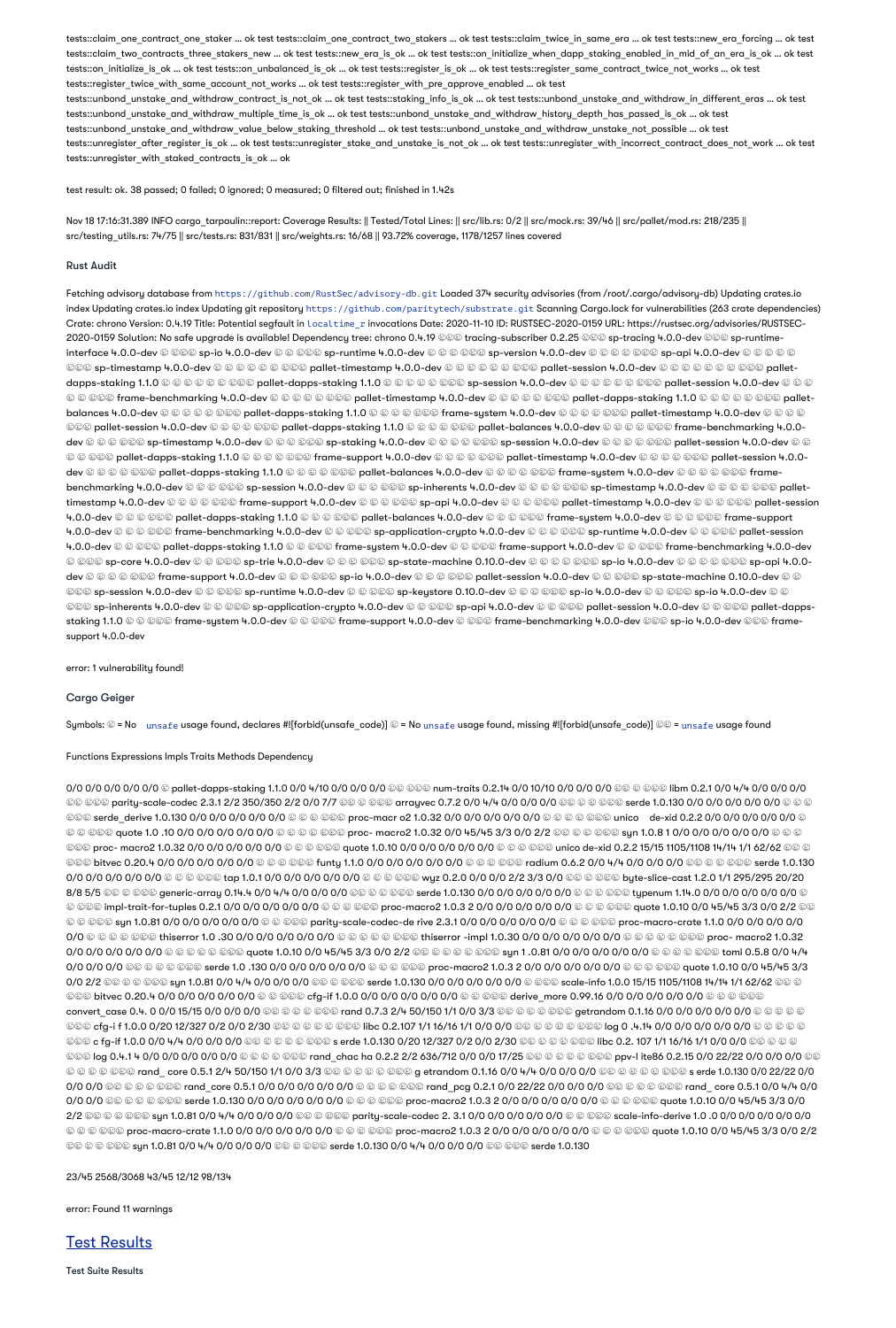running 38 tests test mock::\_\_construct\_runtime\_integrity\_test::runtime\_integrity\_tests ... ok test tests::bond\_and\_stake\_different\_value\_is\_ok ... ok test tests::bond\_and\_stake\_different\_eras\_is\_ok ... ok test tests::bond\_and\_stake\_insufficient\_value ... ok test tests::bond\_and\_stake\_on\_unregistered\_contract\_not\_works ... ok test tests::bond\_and\_stake\_history\_depth\_has\_passed\_is\_ok ... ok test tests::bond\_and\_stake\_too\_many\_stakers\_per\_contract ... ok test tests::bond\_and\_stake\_two\_different\_contracts\_is\_ok ... ok test tests::bond\_and\_stake\_two\_stakers\_one\_contract\_is\_ok ... ok test tests::claim\_contract\_not\_registered ... ok test tests::claim\_after\_unregister\_is\_ok ... ok test tests::claim\_invalid\_eras ... ok test tests::claim\_for\_all\_valid\_history\_eras\_is\_ok ... ok test tests::claim\_is\_ok ... ok test tests::claim\_one\_contract\_one\_staker ... ok test tests::claim\_one\_contract\_two\_stakers ... ok test tests::claim\_twice\_in\_same\_era ... ok test tests::new\_era\_forcing ... ok test tests::claim\_two\_contracts\_three\_stakers\_new ... ok test tests::new\_era\_is\_ok ... ok test tests::on\_initialize\_when\_dapp\_staking\_enabled\_in\_mid\_of\_an\_era\_is\_ok ... ok test tests::on\_initialize\_is\_ok ... ok test tests::on\_unbalanced\_is\_ok ... ok test tests::register\_is\_ok ... ok test tests::register\_same\_contract\_twice\_not\_works ... ok test tests::register\_twice\_with\_same\_account\_not\_works ... ok test tests::register\_with\_pre\_approve\_enabled ... ok test tests::unbond\_unstake\_and\_withdraw\_contract\_is\_not\_ok ... ok test tests::staking\_info\_is\_ok ... ok test tests::unbond\_unstake\_and\_withdraw\_in\_different\_eras ... ok test tests::unbond\_unstake\_and\_withdraw\_multiple\_time\_is\_ok ... ok test tests::unbond\_unstake\_and\_withdraw\_history\_depth\_has\_passed\_is\_ok ... ok test tests::unbond\_unstake\_and\_withdraw\_value\_below\_staking\_threshold ... ok test tests::unbond\_unstake\_and\_withdraw\_unstake\_not\_possible ... ok test tests::unregister\_after\_register\_is\_ok ... ok test tests::unregister\_stake\_and\_unstake\_is\_not\_ok ... ok test tests::unregister\_with\_incorrect\_contract\_does\_not\_work ... ok test tests::unregister\_with\_staked\_contracts\_is\_ok ... ok test result: ok. 38 passed; 0 failed; 0 ignored; 0 measured; 0 filtered out; finished in 1.42s

## Code Coverage

Nov 18 17:16:31.389 INFO cargo\_tarpaulin::report: Coverage Results: || Tested/Total Lines: || src/lib.rs: 0/2 || src/mock.rs: 39/46 || src/pallet/mod.rs: 218/235 || src/testing\_utils.rs: 74/75 || src/tests.rs: 831/831 || src/weights.rs: 16/68 || 93.72% coverage, 1178/1257 lines covered

## Appendix

## File Signatures

The following are the SHA-256 hashes of the reviewed files. A file with a different SHA-256 hash has been modified, intentionally or otherwise, after the security review. You are cautioned that a different SHA-256 hash could be (but is not necessarily) an indication of a changed condition or potential vulnerability that was not within the scope of the review.

### **Contracts**

3e1a3b3243b5398cc8b2412911a8e857e0786e953003a1f35a71cb4abdf039e8 ./program/benchmarking.rs d46b728e87313cf252f27cc2e61cdf0d22b91e83d7b9c9e2b4486eb62375a4d6 ./program/lib.rs 88f1330702c23c8906daf64ce4b5d0c72ea16255726d3d85b31ab8977b28965e ./program/traits.rs 6132d8fb9c183706e0ebdc9921828c2ff33dffb66d0e0e80aff54ffecd15b8bb ./program/weights.rs

### Tests

340dc23996ab0c50474d03c7ece40b6c093cef7ab4bf1d33b13676bb0307709a ./tests/testing\_utils.rs 016db9b66922beef6c676471ac8135a06a0d4ab38a11b526f2167015b5ca646c ./tests/tests.rs

## **Changelog**

• 2021-11-19 - Initial report